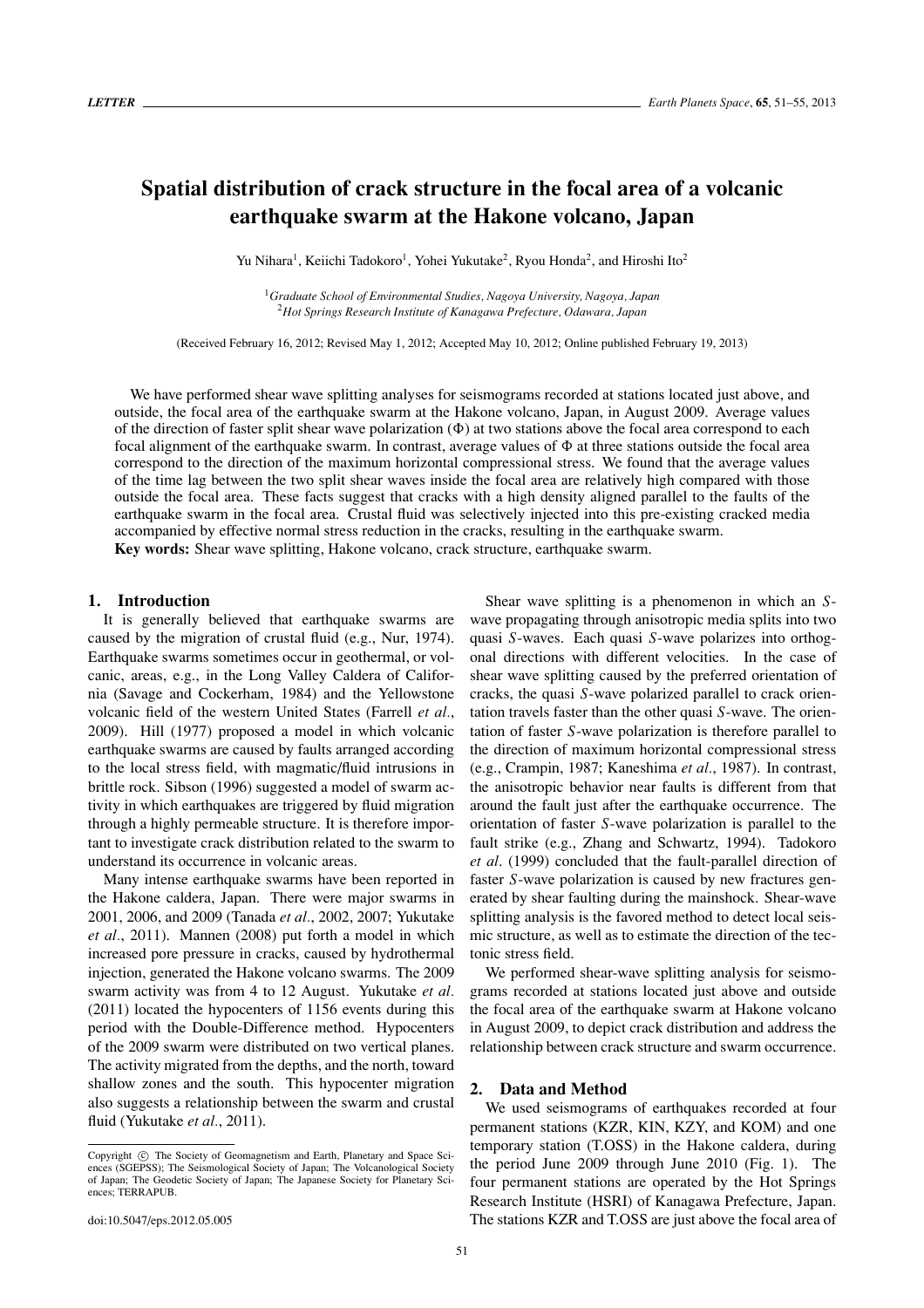

Fig. 1. Maps showing distribution of seismic stations (squares) and hypocenters (solid colored circles). Earthquakes used for analysis at each station are depicted by different colors for each station. Rose diagrams show  $\Phi$  and the number of data at each station. Values between 0° and 180° are plotted again between 180◦ and 360◦, because the value of is a nonvector direction. Solid lines indicate the fault strike beneath each station (Yukutake *et al.*, 2011). Dotted lines show the orientation of the maximum horizontal compressional stress in this region, estimated from a stress inversion analysis (Yukutake *et al.*, 2007). (a) Dashed line indicates outer rim of the Hakone caldera. The rectangle shows the area of Fig. 1(b). (b) Red and orange solid circles indicate Group-I and II events used in the analysis at KZR (see text). Gray dots indicate hypocenters of other earthquakes during the analysis period.

Table 1. The number of data and results of *S*-wave splitting analysis.

| Station      |              | Number of events | $\Phi$ (N°E) | $DT$ (ms)  |
|--------------|--------------|------------------|--------------|------------|
| <b>KZR</b>   | (Total)      | 40               | $143 \pm 3$  | $86 + 2$   |
|              | $(Group-I)$  | 34               | $148 + 2$    | $86 \pm 3$ |
|              | $(Group-II)$ | 6                | $113 + 2$    | $86 + 2$   |
| <b>T.OSS</b> |              | 36               | $105 \pm 3$  | $49 + 4$   |
| <b>KIN</b>   |              | 13               | $130 \pm 4$  | $43 + 7$   |
| <b>KZY</b>   |              | 13               | $143 \pm 3$  | $52 + 5$   |
| <b>KOM</b>   |              | 7                | $156 \pm 7$  | $54 + 12$  |

the 2009 swarm activity. At three permanent stations (KZR, KZY, and KOM), three-component velocity seismometers are installed in boreholes. Seismometers are installed on the surface at T.OSS and KIN. The seismometer natural frequency is 1 Hz, except for T.OSS (2 Hz). The sampling rate is 200 Hz at KZR, KOM and T.OSS, and 120 Hz at KIN and KZY.

Figure 1 shows stations and events in the present analysis. We used events with incident angles less than 35◦, to avoid the *S*-*P* converted wave effect (Booth and Crampin, 1985). We calculated the incident angle from a coordinate of events and stations, assuming that paths from the focus to the station are straight lines. We also selected seismograms of events with a magnitude greater than 1.0, and clear *S*wave first motion. We adopted the result of hypocenter determination through the Double-Difference method by Yukutake *et al.* (2011) as the hypocenter catalog for the period of 4–12 August, and the catalog produced by HSRI for the other term. Since the purpose of this study is to find the relation between earthquake swarm occurrence and crack distribution, we used only local events in the focal area of the swarm for analysis at the stations just above that area (KZR and T.OSS). The focal depths used are shallower than 2.5 km at the stations KZR and T.OSS; event depths for KIN, KZY and KOM are 3–25 km. The numbers of selected events are listed in Table 1.

Figure 2 shows an example of waveforms with shearwave splitting, recorded at KZR. We used a method that computes the cross-correlation coefficient with the rotation of coordinate axes (e.g., Shih and Meyer, 1990), with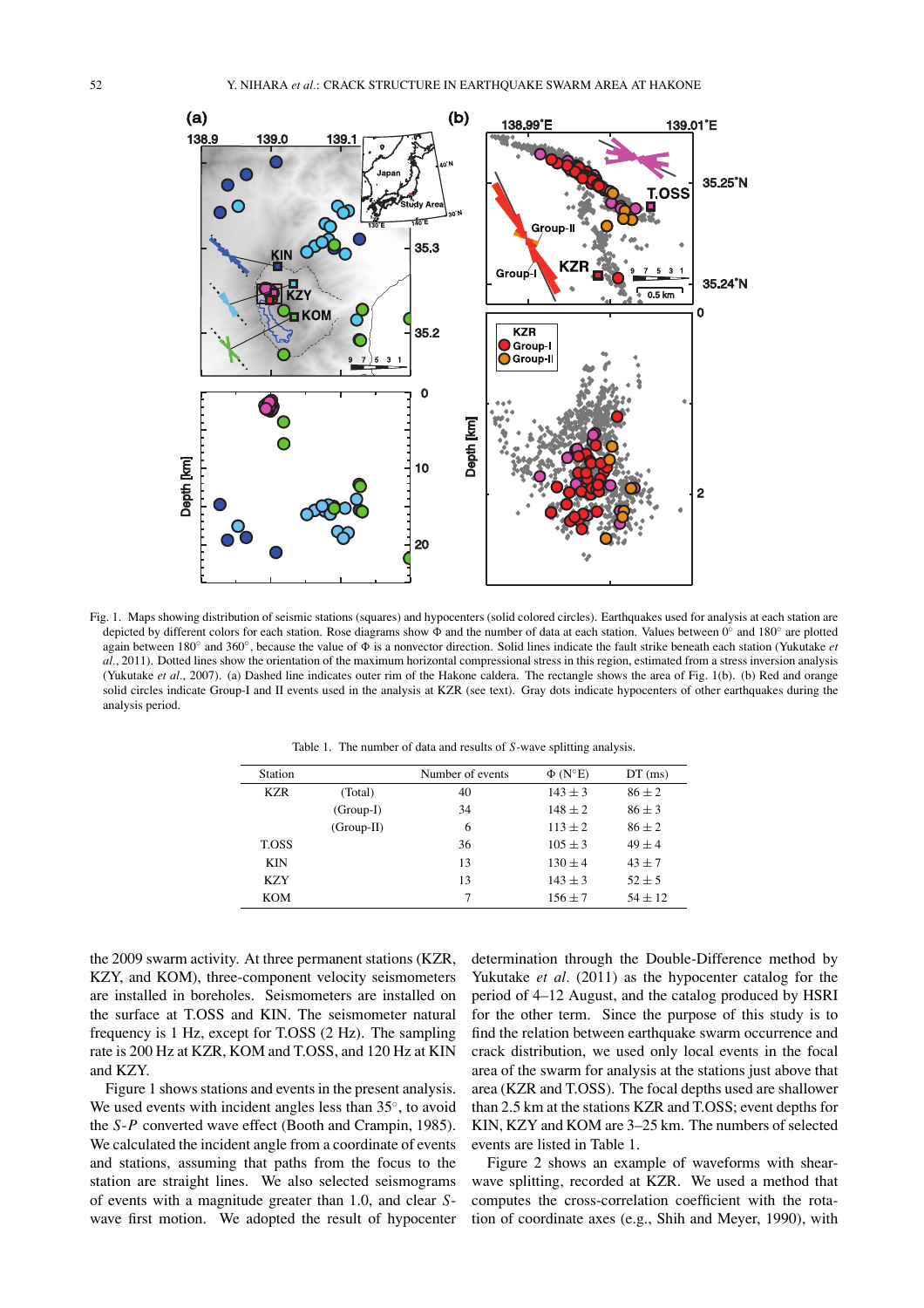

Fig. 2. (a) Example of horizontal component seismograms with shear-wave splitting, recorded at station KZR. Seismograms are rotated to the leading/lagging coordinate system, i.e., one axis is rotated to the direction at which the cross-correlation coefficient is maximized. Two quasi *S*-phases in the seismograms have similar shapes and shift by 85 ms, the computed value of *DT* . (b) Particle motion plot containing *S*-wave first motion shown in Fig. 2(a). Initial polarization is N145<sup>°</sup>E, the computed value of  $\Phi$ , and particle motion changes abruptly to the orientation N235<sup>°</sup>E at the arrival time of the lagging *S*-wave. (c) Contour plot of cross-correlation coefficient. Plus shows 95% confidence region.

steps of 5◦ and shifting the time of one component waveform by steps of 5 ms for the two horizontal component waveforms with low-pass filtering at 10 Hz. The width of the analysis time window is 0.3 seconds from the *S*wave first motion. We determined the rotated angle and lag time as the direction of faster split shear-wave polarization ( $\Phi$ ) and lag between the two split shear waves ( $DT$ ), respectively, when the cross-correlation coefficient was maximized. Figure 2(c) shows an example of grid maps of  $(\Phi,$ *DT*) for the cross-correlation coefficient. We quantified the error in the solution based on the reliability of the estimation of the correlation coefficient with Fisher's z-transformation. We omitted events with a confidence interval wider than 20 ms (about 1/4 wavelength), as they were considered to have unreliable data. We also omitted events in which the lower limit of the confidence interval was negative, because *DT* is defined as a positive value.

### **3. Results and Discussion**

The average and standard error of  $\Phi$  at stations just above the focal area (KZR and T.OSS) are shown in Table 1 and Fig. 1. The angle  $\Phi$  is measured clockwise from the north. Since we used almost the same events at KZR and T.OSS, the  $\Phi$  difference at the two stations obviously reflects a difference of anisotropy in the paths. Yukutake *et al.* (2011) detected focal alignment by the Double-Difference method and concluded that the alignments correspond to small faults. Directions of the northern and southern focal alignments were N110◦E and N155◦E, respectively. Average  $\Phi$  at T.OSS (105  $\pm$  3°) was almost parallel to the direction of the northern focal alignment (N110 $\mathrm{^{\circ}E}$ ).

In addition, we found a variation of  $\Phi$  with azimuthal angle at KZR. We divide the events of the KZR analysis into the following two groups: (1) events belonging to the focal alignment just below KZR, with an azimuth parallel

to the focal alignment below this station (N22◦W–N8◦E) (Group-I); and (2) other events (Group-II) (Fig. 1(b)). Averages of  $\Phi$  for Groups I and II are  $148 \pm 2^\circ$  and  $113 \pm 2^\circ$ , respectively; these values are significantly different. Because the observed shear-wave splitting reflects anisotropy of the ray path, the difference of  $\Phi$  between Group-I and Group-II shows a different origin of anisotropy on each ray path. Most of the ray paths from Group-I pass through the focal region beneath KZR. Thus, results from Group-I events indicate anisotropy in the region, along with the focal alignment. Group-II manifests anisotropy outside the focal region (the region between the northern focal alignment and KZR). The average  $\Phi$  for Group-I (148  $\pm$  2°) was almost parallel to the direction of southern focal alignment (N155 $\degree$ E). The fact that  $\Phi$  averages at T.OSS and for Group-I at KZR nearly parallel the direction of each focal alignment beneath the stations suggests that cracks aligned parallel to the faults of the earthquake swarm were distributed inside the swarm focal region. The crack structure indicates a fine structure in the small faults reported by Yukutake *et al.* (2011).

Averages, and a standard error of  $\Phi$ , at three stations outside the focal area are also shown in Table 1 and Fig. 1. The  $\Phi$  averages at KIN and KZY parallel to the direction of the maximum horizontal compressional stress (N139◦E) in the study area (Yukutake *et al.*, 2007). The rose diagram at KOM in Fig. 1 has two peaks. One of the two peaks is at 135◦, parallel to the direction of maximum horizontal compressional stress. This parallelism indicates that cracks generated by the tectonic stress field prevailed outside the focal area of the swarm. Honda and Tanada (2006) also reported several peaks of the  $\Phi$  direction at KOM from analysis for the period 2002 and 2005, similar to the present result. It is believed that the sparse distribution of  $\Phi$  reflects the universal crack distribution just below KOM.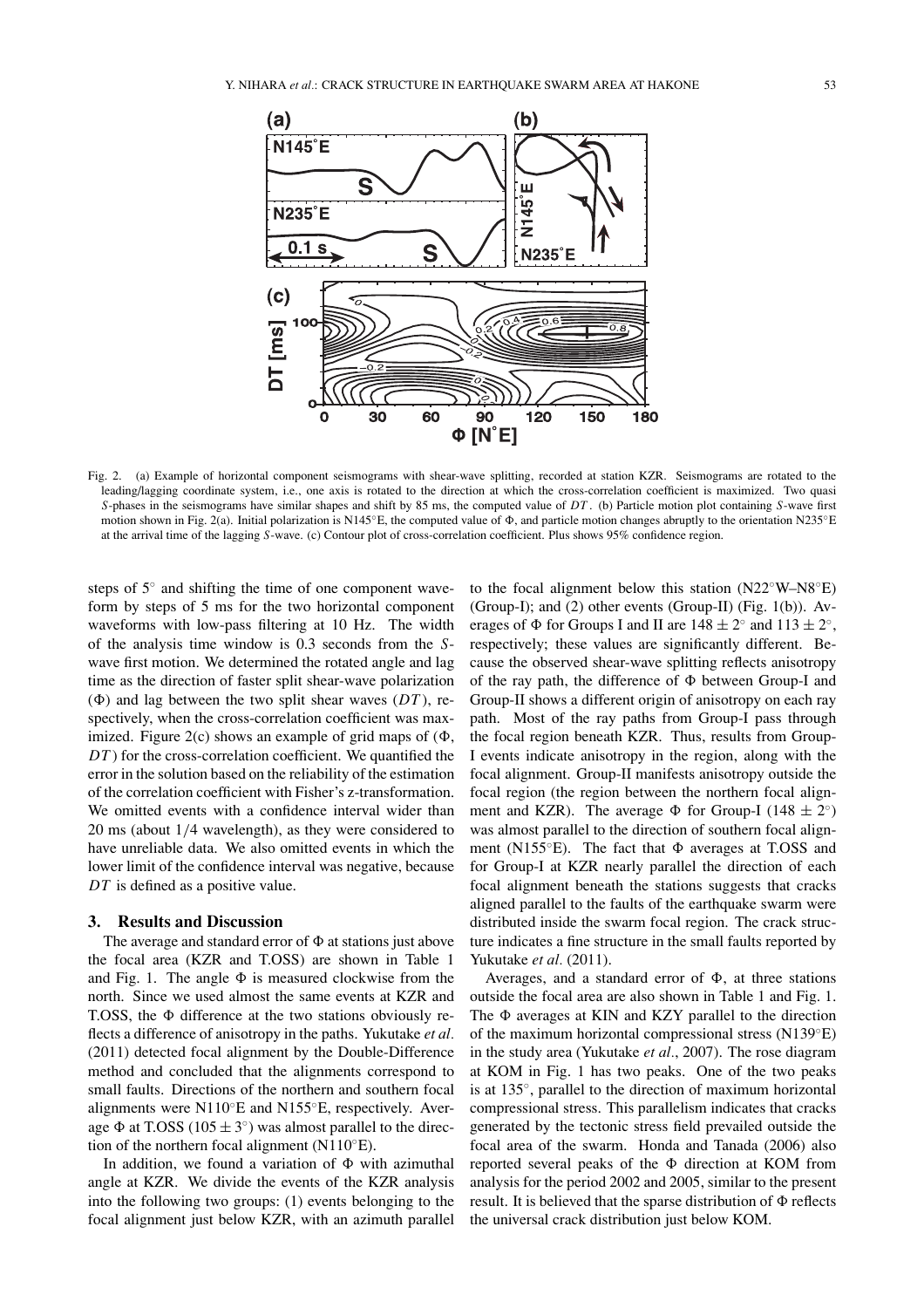

Fig. 3. Histogram of *DT* normalized by path length in the anisotropic region, *L*.

Averages, and standard errors, of *DT* at the stations on the earthquake swarms are  $86 \pm 2$  ms at KZR, and  $49 \pm 4$  ms at T.OSS (Table 1). In contrast, *DT* averages at the stations outside the swarm are  $43 \pm 7$  ms,  $52 \pm 5$  ms and  $54 \pm 12$ ms at KIN, KZY, and KOM, respectively (Table 1). Figure 3 shows histograms of *DT*/*L*, the value of *DT* divided by the length of ray path in the anisotropic region *L*. The *DT*/*L* at KZR is calculated only from the result of Group-I events. The lower limit of the observed anisotropy regions was not clearly identified from our measurement. We calculated *DT*/*L* assuming that *L* is the length of the entire path. As a result, the values at KZR and T.OSS in Fig. 3 are minima of *DT*/*L*. Leary *et al.* (1990) mentioned that there is stress-induced anisotropy throughout the brittle crust in tectonically active areas like our study area. Stress-induced anisotropy was observed at various depths in the upper crust (e.g., Kaneshima and Ando, 1989). We thus calculated values of *DT*/*L* at KIN, KZY and KOM, where the stressinduced anisotropy was observed, assuming that the entire path is within the anisotropic region. The *DT*/*L* reflects the degree of anisotropy, i.e., crack density, beneath the station. Values of *DT*/*L* at KZR and T.OSS, which are just above the swarm focal area, are greater than those at the stations outside the focal area. In particular, the value at KZR is significantly higher than those at other stations. Therefore, the crack density inside the focal area is significantly greater than that outside it.

The degree of anisotropy *k* is defined as

$$
k = \frac{\Delta V_S}{V_S} \approx \frac{V_S DT}{L},\tag{1}
$$

where  $\Delta V_S$  is the velocity difference between the two split shear waves, and  $V<sub>S</sub>$  is the *S*-wave velocity in the isotropic medium (Hudson, 1981). We calculated averages of *k* at each station, by substituting  $DT/L$  and  $V_S$  calculated from the velocity structure of Yukutake *et al.* (2010) into Eq. (1). The *k* averages inside the swarm area are 5.9% and 3.5% at KZR and T.OSS, respectively. These values are much larger than those outside the swarm area (0.5%, 0.8%, and 1.5% at KIN, KZY and KOM, respectively). The high *k* averages at KZR and T.OSS indicate that the highly-fractured

medium existed just below KZR and T.OSS. Roberts and Crampin (1986) also reported a highly-fractured medium shallower than 2 km at a geothermal area near Cornwall, United Kingdom.

Yukutake *et al.* (2011) concluded that the 2009 swarm activity was caused by water migration in the source region. The highly-fractured medium can be the cause of the crustal fluid migration into the source region: the preexisting cracks whose orientations are parallel to the epicenter alignment with high density caused the crustal fluid to inject selectively into the cracked media, resulting in pore pressure increase (normal stress reduction) and the 2009 swarm. Daniel *et al.* (2011) reported that effective stress decreased nearly 8 MPa under constant shear stressing-rate conditions caused by pore pressure increase, during the 2003–2004 Ubaye seismic swarm activity in France. Nodal planes of the focal mechanism revealed by Yukutake *et al.* (2011) are parallel to strikes of the northern and southern focal alignments. These findings support our idea.

### **4. Conclusion**

We found a spatial variation of crack orientation and density related to the 2009 earthquake swarm at Hakone volcano. Crack orientations inside the focal area were parallel to each fault strike of the swarm. In contrast, the orientation outside the focal area corresponded with the direction of the original maximum horizontal compressional stress. Crack density inside the focal area is extremely great, 3.5–5.9%. We conclude that crustal fluid selectively injected into preexisting cracked media of high crack density, accompanied by effective normal stress reduction in the cracks, resulting in the earthquake swarm. *S*-wave splitting analysis in the focal area of a volcanic earthquake swarm is a useful means to investigate the relation between crack distribution and swarm occurrence.

**Acknowledgments.** The comments from Professor Martha Kane Savage and an anonymous reviewer are instructive in improving our manuscript. We used the Generic Mapping Tool (Wessel and Smith, 1995) to draw the maps. This research was partly supported by grants-in-aid from the Ministry of Education, Culture, Sports, Science and Technology, Japan (No. 21740328).